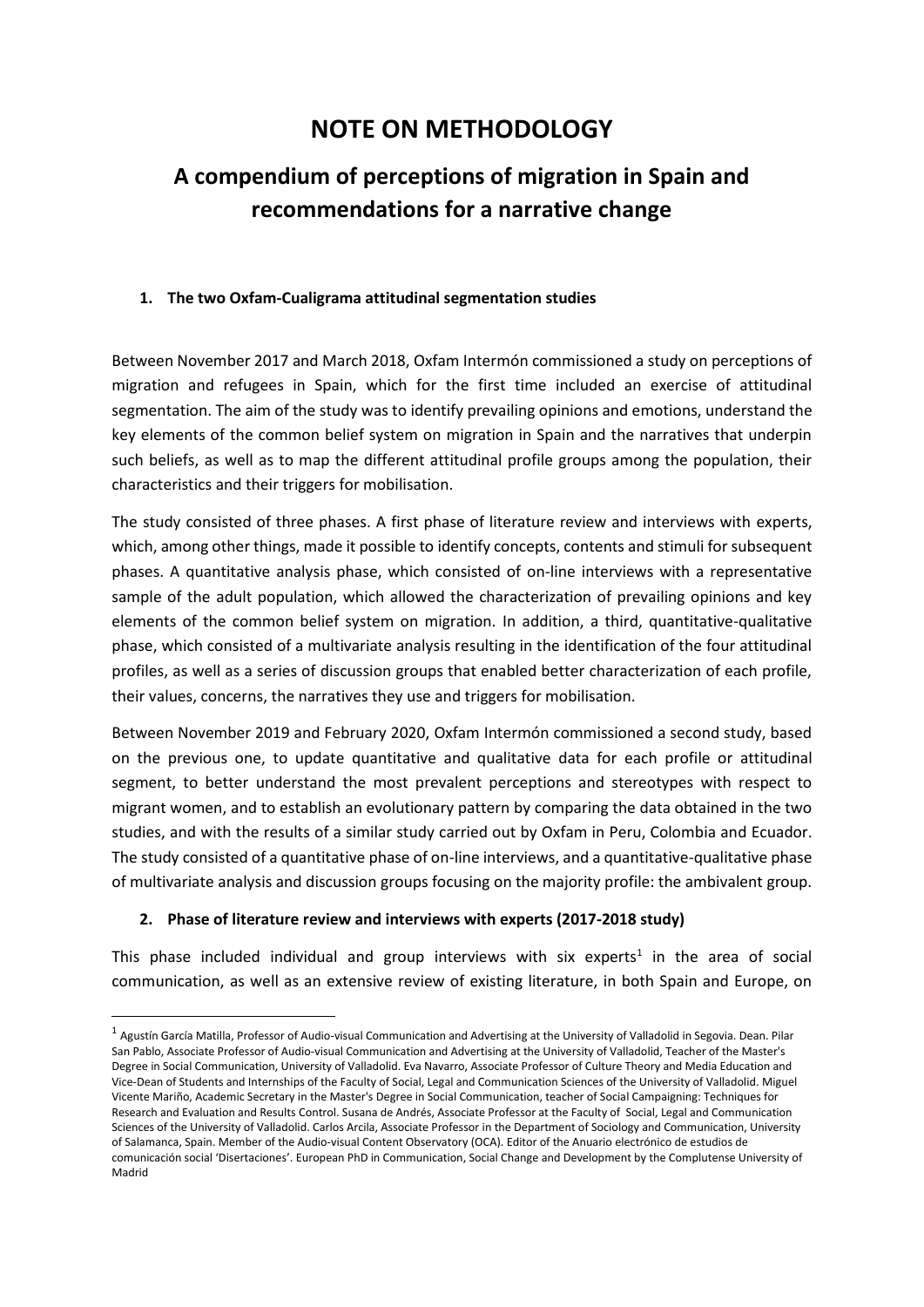perceptions of migration and attitudinal segmentation studies on migration carried out in other countries, at the theoretical and practical level. A review of the main narrative trends was also carried out through analysis of social media content.

This phase yielded an initial compilation of the general perceptions of migrants held by people in Spain, and already pointed to some of the existing positions on this issue and the most recurring arguments for and against. It also made it possible to identify concepts, contents and stimuli for subsequent phases.

## **3. Quantitative methodology and attitudinal cluster analysis (2017-18 and 2019-20 studies)**

**2017-2018 study.** The following approach was applied for the quantitative stage, with a sample size large enough to allow extrapolation of conclusions to the total adult population in Spain.

- **Methodology applied:** Self-administered quantitative on-line interview (CAWI).
- **Universe:** People aged 18 to 70 years, living in Spain and representative of the general population.
- **Sample size:** 803 interviews in total.
- **Quotas:** Representative quotas were set by sex and age, with 4 age segments.
- **Sample error:** ±2.89%, for a 95.5% confidence level under least favourable sampling conditions of p=q=0.5.
- **Scope:** Representative of the country as a whole, taking into account the population weightings of each region and fixed according to the representative size of the 7 Nielsen areas into which the territory is divided.
- **Questionnaire type:** A semi-structured questionnaire was used, with both open and closed questions, taking about 15 minutes to complete.
- **Field work dates**: Friday, December 1 to Wednesday, December 6, 2017.

**2019-2020 study.** The following approach was applied for this quantitative stage, replicating a methodology similar to that used in 2017-18, so that conclusions could be extrapolated to the total adult population of Spain, and the evolution of results analysed.

- **Methodology applied:** Self-administered quantitative on-line interview (CAWI).
- **Universe:** People aged 18 to 70 years, living in Spain and representative of the general population.
- **Sample size:** 1,009 interviews in total.

 $\overline{a}$ 

- **Quotas:** Representative quotas were set by sex and age, with 4 age segments.
- **Sample error:** ±3.16%, for a 95.5% confidence level under least favourable sampling conditions of p=q=0.5.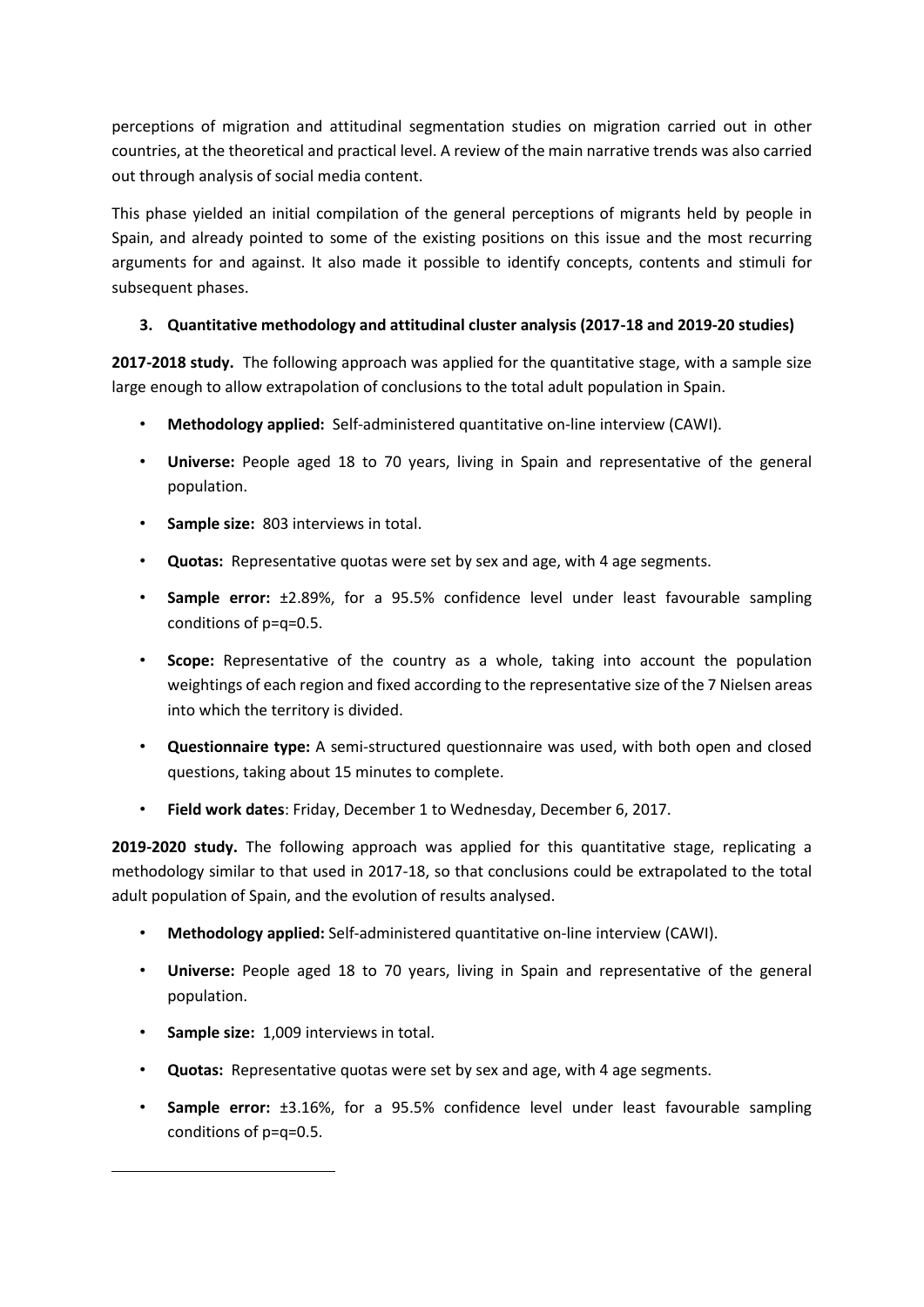- **Scope:** Representative of the country as a whole, taking into account the population weightings of each region and fixed according to the representative size of the 7 Nielsen areas into which the territory is divided.
- **Questionnaire type:** A structured questionnaire with closed questions was used and subsequently tabulated with the different analysis segments. Taking less than 15 minutes to complete. Approximately 80% of the questionnaire from the previous study was maintained, with the new questions being added at the end so that their inclusion would not affect comparability of results.
- **Field work dates**: 16 to 21 December 2019, on similar dates to those of the previous round of surveys to ensure maximum result comparability.

#### **Attitudinal Cluster Analysis**

This multivariate analysis uses mathematical techniques designed to identify similar groups of individuals with respect to a series of variables. For the attitudinal segmentation analysis, the groups were classified according to their views with respect to a series of attitudes toward migration in the broad sense (the issue of migration itself, migrants and refugees) and with respect to involvement and awareness. In this way, the population can be classified according to thoughts and attitudes, rather than along more rational criteria that do not take into consideration values and emotions. This analysis is particularly useful for targeting messages and communications to different groups, as it takes preexisting opinions into account and allows work to be done on how to communicate more effectively with such preconceived ideas and ways of thinking. Achieving substantial cluster analysis requires powerful sample sizes in order to identify not only the majority groups, but also the minority groups for different opinion trends.

In 2017, an attitudinal cluster analysis was carried out to segment the universe according to the different attitudes toward migrants and refugees, using a battery of questions where interviewees were asked to indicate their level of agreement with different statements. The replies were on a scale of 0 to 5, with the options being: Strongly Agree, Agree, Neither Agree nor Disagree, Disagree, Strongly Disagree. These sets of questions on different attitudes were based on the information and analysis from the initial qualitative phase (literature review, social networks, and expert interviews), which meant that questions were asked on the most relevant and decisive issues for the goal of the study.

A principal component factor analysis for the segmentation was carried out, making it possible to identify the main areas with homogeneous responses from the people interviewed. For statistical purposes, eight factors were chosen with eigenvalue greater than 1. Non-hierarchical cluster analysis was performed on these eight factors, creating four groups or clusters which offered the most heterogeneous interpretation between groups and a robust statistical consistency to allow customized analysis of the profile of each cluster.

**Factors or areas selected for identification of attitudinal segments based on homogeneous responses:** 

- **1. Fear of immigration 5. Level of mobilisation**
- 
- 
- 
- 
- **2. Empathy with others 6. Attention/ aid outside the country**
- **3. Personal effort 7. Economic optimism**
- **4. Recognition of values 8. Recognition of economism**